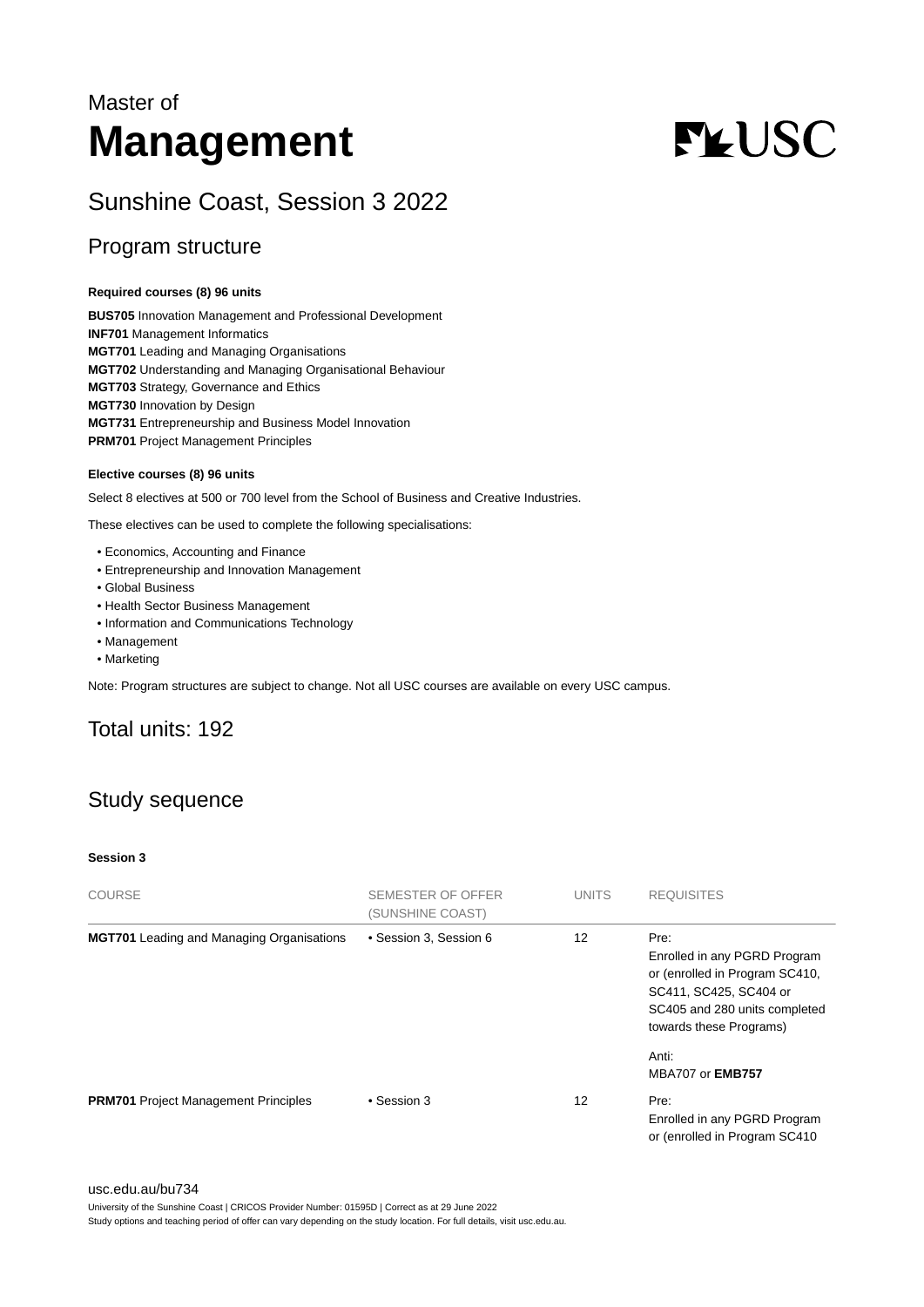#### **Session 5**

| <b>COURSE</b>                                                        | <b>SEMESTER OF OFFER</b><br>(SUNSHINE COAST) | <b>UNITS</b> | <b>REQUISITES</b>                                                                                                                     |
|----------------------------------------------------------------------|----------------------------------------------|--------------|---------------------------------------------------------------------------------------------------------------------------------------|
| <b>MGT702</b> Understanding and Managing<br>Organisational Behaviour | • Session 5, Session 7                       | 12           | Pre:<br>Enrolled in any PGRD Program<br>or (enrolled in Program SC410<br>or SC411 and 280 units<br>completed towards this<br>Program) |
|                                                                      |                                              |              | Anti:<br>MBA710 and MBA725 or<br><b>EMB760 and EMB775</b>                                                                             |

Select 1 postgraduate level elective or specialisation course from the School of Business and Creative Industries.

#### **Session 6**

Select 2 postgraduate level electives or specialisation courses from the School of Business and Creative Industries.

#### **Session 1**

| <b>COURSE</b>                                                   | SEMESTER OF OFFER<br>(SUNSHINE COAST) | UNITS. | <b>REQUISITES</b>                    |
|-----------------------------------------------------------------|---------------------------------------|--------|--------------------------------------|
| <b>MGT731</b> Entrepreneurship and Business Model<br>Innovation | ● Session 1                           | 12     | Pre:<br>Enrolled in any PGRD Program |

Select 1 postgraduate level elective or specialisation course from the School of Business and Creative Industries.

#### **Session 2**

| <b>COURSE</b>                        | SEMESTER OF OFFER<br>(SUNSHINE COAST) | <b>UNITS</b> | <b>REQUISITES</b>                                                                                                                                 |
|--------------------------------------|---------------------------------------|--------------|---------------------------------------------------------------------------------------------------------------------------------------------------|
| <b>INF701</b> Management Informatics | • Session 2                           | 12           | Pre:<br>Enrolled in any PGRD Program<br>or (enrolled in Program SC410<br>or SC411 and 280 units<br>completed towards either of<br>these programs) |
| <b>MGT730</b> Innovation by Design   | • Session 2                           | 12           | Pre:<br>Enrolled in any PGRD Program                                                                                                              |

#### **Session 3**

Select 2 postgraduate level electives or specialisation courses from the School of Business and Creative Industries.

#### **Session 5**

Select 2 postgraduate level electives or specialisation courses from the School of Business and Creative Industries.

#### [usc.edu.au/bu734](https://www.usc.edu.au/bu734)

University of the Sunshine Coast | CRICOS Provider Number: 01595D | Correct as at 29 June 2022

Study options and teaching period of offer can vary depending on the study location. For full details, visit usc.edu.au.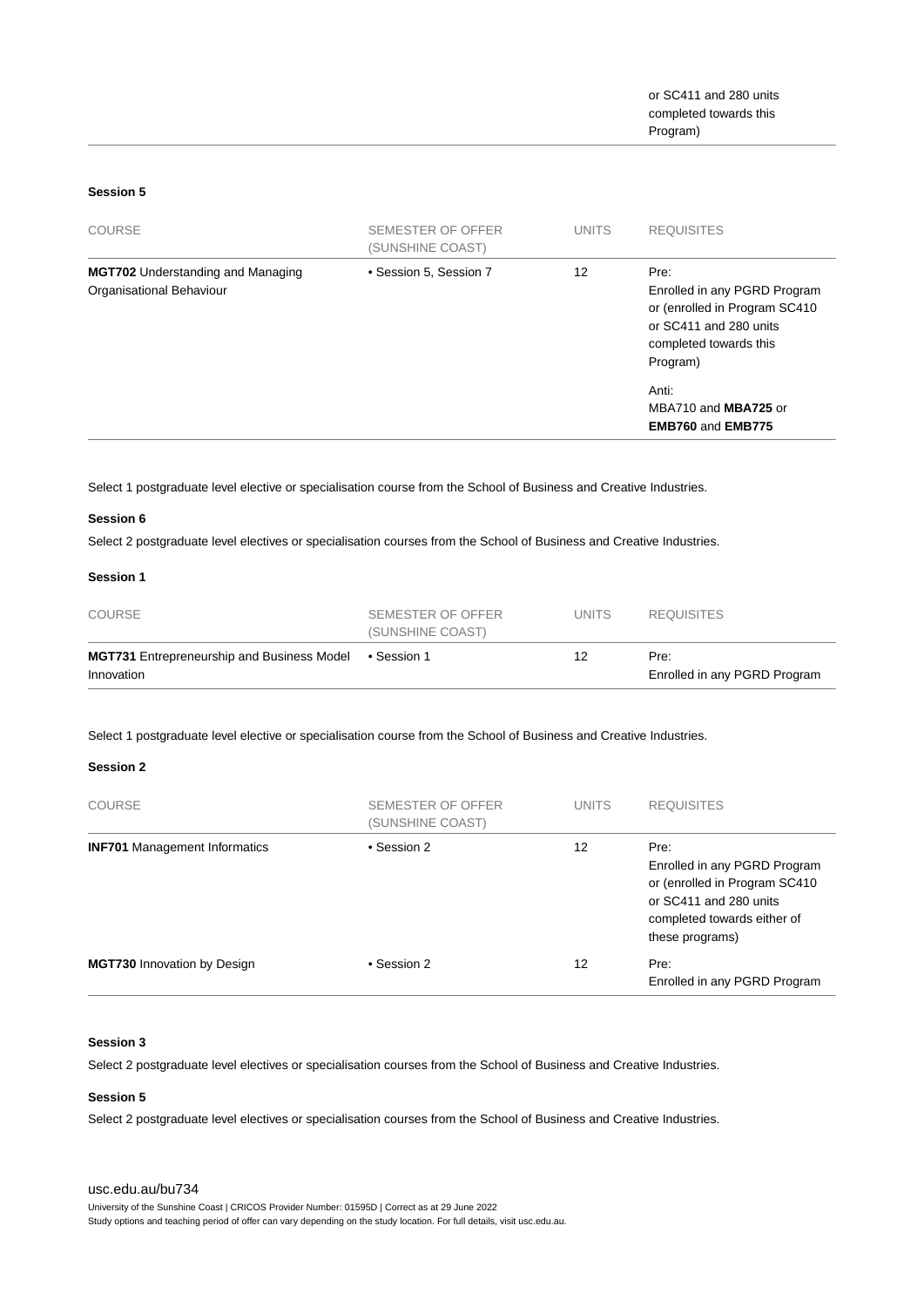#### **Session 7**

| <b>COURSE</b>                                                              | SEMESTER OF OFFER<br>(SUNSHINE COAST) | <b>UNITS</b>    | <b>REQUISITES</b>                    |
|----------------------------------------------------------------------------|---------------------------------------|-----------------|--------------------------------------|
| <b>BUS705</b> Innovation Management and<br><b>Professional Development</b> | • Session 2, Session 7                | 12 <sup>2</sup> | Pre:<br>Enrolled in any PGRD Program |
|                                                                            |                                       |                 | Anti:<br><b>MBA701 or EMB751</b>     |
| <b>MGT703</b> Strategy, Governance and Ethics                              | • Session 2, Session 7                | 12 <sup>2</sup> | Pre:<br>Enrolled in any PGRD Program |
|                                                                            |                                       |                 | Anti:<br><b>MBA712 or EMB762</b>     |

#### **Session 3**

| <b>COURSE</b>                               | SEMESTER OF OFFER<br>(SUNSHINE COAST) | <b>UNITS</b> | <b>REQUISITES</b>                                                                                                                     |
|---------------------------------------------|---------------------------------------|--------------|---------------------------------------------------------------------------------------------------------------------------------------|
| <b>PRM701</b> Project Management Principles | • Session 3                           | 12           | Pre:<br>Enrolled in any PGRD Program<br>or (enrolled in Program SC410<br>or SC411 and 280 units<br>completed towards this<br>Program) |

Select 1 postgraduate level elective or specialisation course from the School of Business and Creative Industries.

#### **Session 5**

| <b>COURSE</b>                                                        | SEMESTER OF OFFER<br>(SUNSHINE COAST) | <b>UNITS</b> | <b>REQUISITES</b>                                                                                                                                                                                  |
|----------------------------------------------------------------------|---------------------------------------|--------------|----------------------------------------------------------------------------------------------------------------------------------------------------------------------------------------------------|
| <b>MGT702</b> Understanding and Managing<br>Organisational Behaviour | • Session 5, Session 7                | 12           | Pre:<br>Enrolled in any PGRD Program<br>or (enrolled in Program SC410<br>or SC411 and 280 units<br>completed towards this<br>Program)<br>Anti:<br>MBA710 and MBA725 or<br><b>EMB760 and EMB775</b> |

#### Select 1 postgraduate level elective or specialisation course from the School of Business and Creative Industries.

#### **Session 6**

| <b>COURSE</b>                                    | SEMESTER OF OFFER<br>(SUNSHINE COAST) | <b>UNITS</b> | <b>REQUISITES</b>                                                                                |
|--------------------------------------------------|---------------------------------------|--------------|--------------------------------------------------------------------------------------------------|
| <b>MGT701</b> Leading and Managing Organisations | • Session 3, Session 6                | 12           | Pre:<br>Enrolled in any PGRD Program<br>or (enrolled in Program SC410,<br>SC411, SC425, SC404 or |

#### [usc.edu.au/bu734](https://www.usc.edu.au/bu734)

University of the Sunshine Coast | CRICOS Provider Number: 01595D | Correct as at 29 June 2022

Study options and teaching period of offer can vary depending on the study location. For full details, visit usc.edu.au.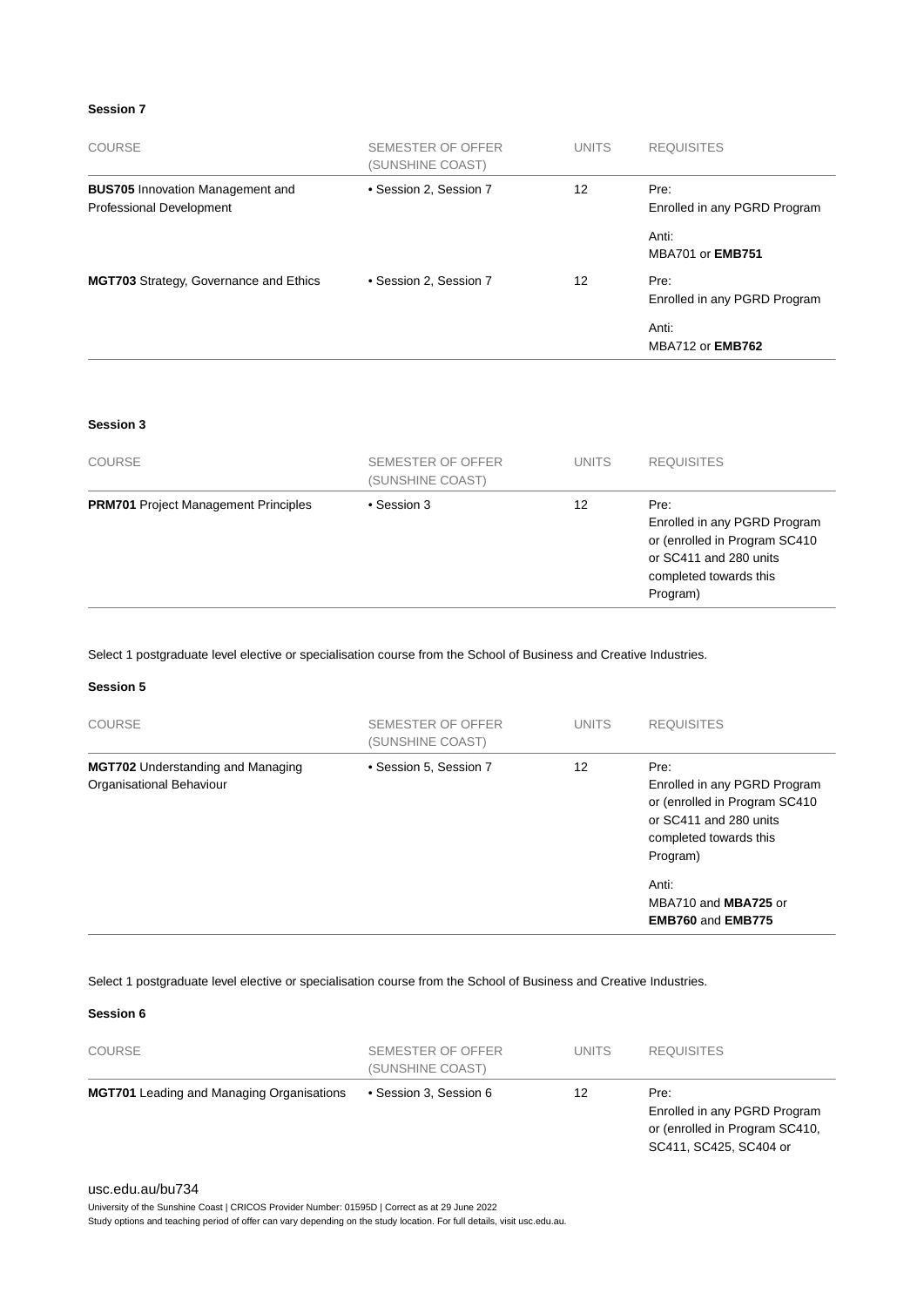Select 1 postgraduate level elective or specialisation course from the School of Business and Creative Industries.

#### **Session 7**

| <b>COURSE</b>                                                              | <b>SEMESTER OF OFFER</b><br>(SUNSHINE COAST) | <b>UNITS</b>      | <b>REQUISITES</b>                    |
|----------------------------------------------------------------------------|----------------------------------------------|-------------------|--------------------------------------|
| <b>BUS705</b> Innovation Management and<br><b>Professional Development</b> | • Session 2, Session 7                       | $12 \overline{ }$ | Pre:<br>Enrolled in any PGRD Program |
|                                                                            |                                              |                   | Anti:<br>MBA701 or <b>EMB751</b>     |
| MGT703 Strategy, Governance and Ethics                                     | • Session 2, Session 7                       | 12                | Pre:<br>Enrolled in any PGRD Program |
|                                                                            |                                              |                   | Anti:<br><b>MBA712 or EMB762</b>     |

#### **Session 1**

| COURSE                                                          | SEMESTER OF OFFER<br>(SUNSHINE COAST) | UNITS | <b>REQUISITES</b>                    |
|-----------------------------------------------------------------|---------------------------------------|-------|--------------------------------------|
| <b>MGT731</b> Entrepreneurship and Business Model<br>Innovation | ● Session 1                           | 12    | Pre:<br>Enrolled in any PGRD Program |

Select 1 postgraduate level elective or specialisation course from the School of Business and Creative Industries.

#### **Session 2**

| <b>COURSE</b>                        | SEMESTER OF OFFER<br>(SUNSHINE COAST) | <b>UNITS</b> | <b>REQUISITES</b>                                                                                                                                  |
|--------------------------------------|---------------------------------------|--------------|----------------------------------------------------------------------------------------------------------------------------------------------------|
| <b>INF701</b> Management Informatics | • Session 2                           | 12           | Pre:<br>Enrolled in any PGRD Program<br>or (enrolled in Program SC410)<br>or SC411 and 280 units<br>completed towards either of<br>these programs) |
| <b>MGT730 Innovation by Design</b>   | • Session 2                           | 12           | Pre:<br>Enrolled in any PGRD Program                                                                                                               |

#### **Session 3**

Select 2 postgraduate level electives or specialisation courses from the School of Business and Creative Industries.

#### **Session 5**

Select 2 postgraduate level electives or specialisation courses from the School of Business and Creative Industries.

[usc.edu.au/bu734](https://www.usc.edu.au/bu734) University of the Sunshine Coast | CRICOS Provider Number: 01595D | Correct as at 29 June 2022 Study options and teaching period of offer can vary depending on the study location. For full details, visit usc.edu.au.